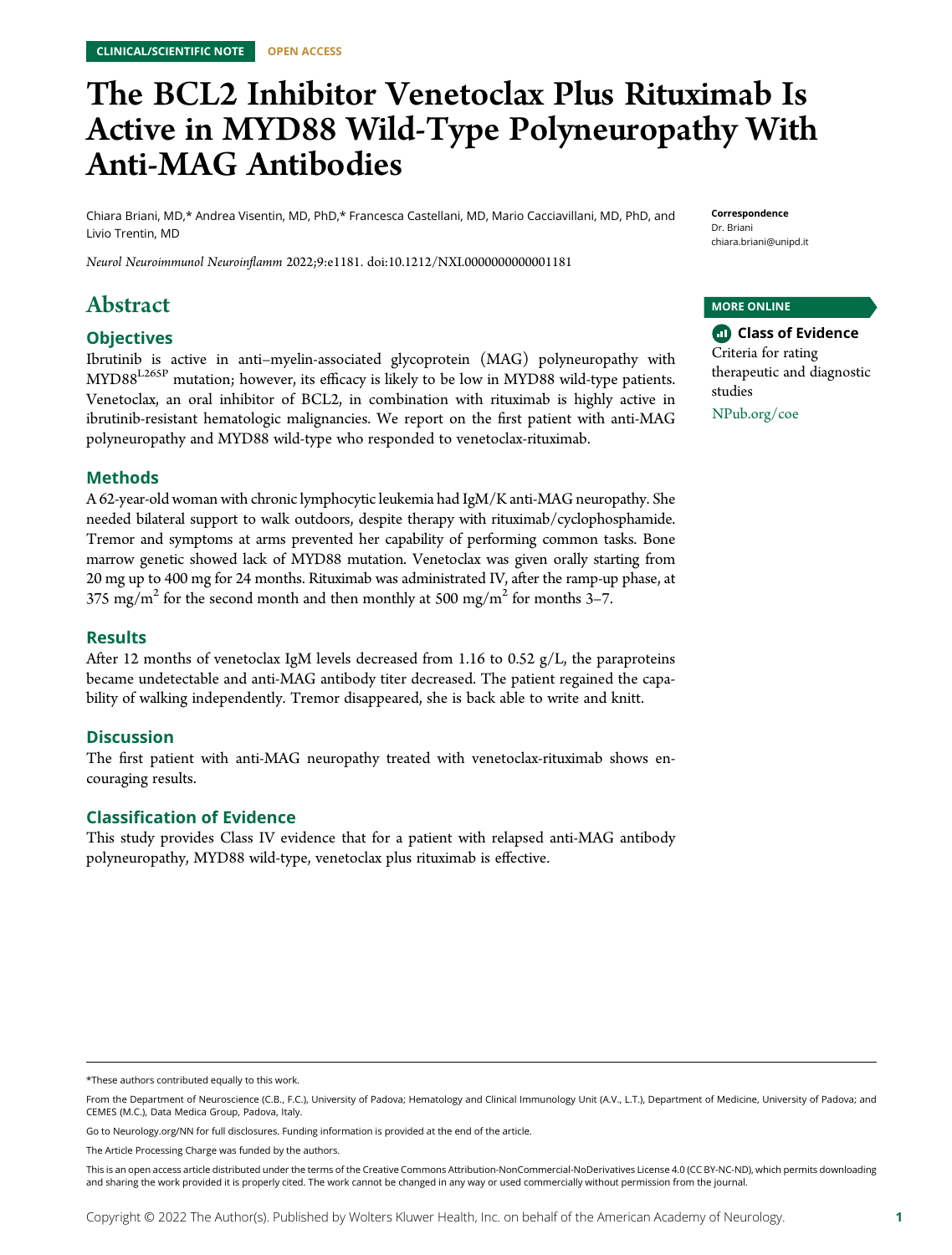# Introduction

Neuropathy with antibodies to myelin-associated glycoprotein (MAG) is the most common IgM paraproteinemic neuropathy, characterized by sensory ataxic gait and upper limbs tremor, with motor involvement occurring late in the disease course.<sup>1</sup> Although the IgM paraprotein is commonly a monoclonal gammopathy of undetermined significance, the monoclonal IgM may also underscore a lymphoproliferative disorder, most commonly Waldenstrom macroglobulinemia, but also marginal zone lymphoma or chronic lymphocytic leukemia  $(CLL).<sup>2</sup>$  No adequate immunotherapy has so far been shown to be effective in anti-MAG antibody neuropathy, $3$  although rituximab seems to be active in almost half of the patients.

Recently, the discovery of the mutational profile of the MYD88 and CXCR4 genes has radically changed the diagnosis and prognostic evaluation of IgM monoclonal gammopathies. The genetic landscape of polyneuropathy with anti-MAG antibody reveals the recurrence of MYD88<sup>L256P</sup> mutation in 60% of patients and the lack of  $\text{CXCR4}^{\text{S338X}}$  in almost all  $\text{cases}^4$ opening new therapeutic avenues. Ibrutinib, targeting Bruton tyrosine kinase, a downstream protein of the MYD88 signaling pathway, is active in B-cell–driven diseases including anti-MAG antibody neuropathy. $5,6$  However, response to continuous

|  |  | Table Clinical and Biochemical Data During Treatment |  |  |  |
|--|--|------------------------------------------------------|--|--|--|
|--|--|------------------------------------------------------|--|--|--|

|                          | #1 (IgM/K) |           |       |          |       |                 |
|--------------------------|------------|-----------|-------|----------|-------|-----------------|
| Variable (unit, range)   | $-6m$      | 0         | $+3m$ | $+6m$    | $+9m$ | $+12 \text{ m}$ |
| Age (y)                  | 61         | 62        |       |          |       |                 |
| eGFR (mL/min, 90-120)    | 98         | 99        |       |          |       |                 |
| <b>MYD88 L265P</b>       |            | Wild type |       |          |       |                 |
| <b>CXCR4 S338X</b>       |            | Wild type |       |          |       |                 |
| WBC (n/L, 4.4-11.0)      | 4.21       | 4.28      | 3.68  | 3.63     | 3.74  | 3.33            |
| Lymph (n/µL, 1.1-4.8)    | 1.12       | 1.11      | 1.06  | 1.10     | 1.53  | 1.04            |
| Hb (g/L, 123-153)        | 130        | 128       | 128   | 124      | 134   | 127             |
| PLT (n/L, 150-450)       | 227        | 229       | 226   | 217      | 227   | 240             |
| Paraprotein ( $g/L$ , -) | 0.86       | 0.85      | 0.41  | $\Omega$ | 0     | 0               |
| IgM (g/L, 0.4-2.4)       | 1.15       | 1.16      | 1.06  | 0.8      | 0.58  | 0.52            |
| FLC K (mg/L, 4.5-22.3)   | 8.8        | 8.81      | 7.03  | 7.11     | 7.02  | 7.80            |
| FLC λ (mg/L, 4.8-21.9)   | 11.6       | 11.70     | 9.43  | 9.86     | 9.69  | 9.40            |
| Anti-MAG (BTU/L, $-$ )   | 16.2       | 18.5      | 25.3  | 19.7     | 13.1  | 8.74            |
| B. J. protein $(-)$      | neg        | neg       | neg   | neg      | neg   | neg             |

Abbreviations: anti-MAG = anti–myelin-associated antigen antibody; B. J. protein = Bence Jones protein; CXCR4 = C-X-C chemokine receptor type 4; eGFR = estimated glomerular filtration rate; FLC = free light chain; Hb = hemoglobin; Lymph = lymphocytes; MYD88 = myeloid differentiation pri-mary response 88; neg = negative; PLT = platelets; WBC = white blood cell count.

Normal ranges have been reported in brackets.

ibrutinib is likely to be low in MYD88 wild-type patients. B-cell lymphoma 2 (BCL2) is a key antiapoptotic protein overexpressed in B-cell malignancies, including CLL. Venetoclax is an oral inhibitor of BCL2 that in combination with rituximab is highly active in ibrutinib-resistant hematologic malignancies.<sup>7</sup>

We describe a patient with CLL and anti-MAG antibody polyneuropathy treated with venetoclax plus rituximab after poor and not durable response to rituximab and cyclophosphamide.

# Methods

A 62-year-old woman, affected by CLL with IgM/K monoclonal protein, had anti-MAG antibody neuropathy since 2017. She complained of severe tremor and symptoms at arms preventing her capability of writing and performing common tasks, as well as gait instability that gradually progressed so that from January 2019, she needed bilateral support to walk outdoors. From March to July 2019, she was treated with rituximab-cyclophosphamide with only slight improvement.

She came to our attention in February 2020 for symptoms worsening at both lower (Inflammatory Neuropathy Cause and Treatment, INCAT, disability score 3) and upper (INCAT 3) limbs. The neurologic exam showed tremor at upper limbs, ataxic unstable gait, sensory loss at foot, and reduced vibration sense up to the knees. Bone marrow biopsy confirmed CLL, and genetic assessment showed the lack of MYD88, CXCR4, and TP53 mutations.

Neurophysiology confirmed sensorimotor demyelinating polyneuropathy, with a severe decrease of motor conduction velocity, increased distal latencies (LD), and signs of temporal dispersion: left median nerve motor LD 9.0 ms, normal values (nv) <3.5 ms, conduction velocity  $(CV)$  28 m/s in the tract elbow-wrist; left ulnar nerve motor LD 5.36 ms, nv <3.1 ms, CV 37 m/s in the tract below elbow-wrist; right peroneal nerve LD 8.7 ms, nv  $<$  5.5 ms, CV 19 m/s (nv > 40 m/s); left tibial nerve LD 9.8 ms, nv <6 ms with CV 18 m/s (nv >40 m/s); left median nerve sensory CV at third finger 19 m/s ( $nv > 48$  m/s); and the absence of the sensitive action potential of the left sural nerve.

Venetoclax was given orally after a lead-in weekly ramp-up starting from 20 mg to 50-100-200-400 mg and then at 400  $mg/d$  till 24 months.<sup>7</sup> Rituximab was administrated IV, after the ramp-up phase, at  $375 \text{ mg/m}^2$  for the second month and then monthly at 500 mg/m<sup>2</sup> for months 3–7. The patient completed the ramp-up phase and received all the 6 doses of rituximab without serious adverse event. For dyspepsia and decreased appetite, venetoclax was reduced to 300 mg once daily. Neutropenia and infections did not occur.

# Results

After 12 months of venetoclax, lymphocyte count remained stable  $(1,100/\mu L \text{ vs } 1,040/\mu L)$  and IgM levels and anti-MAG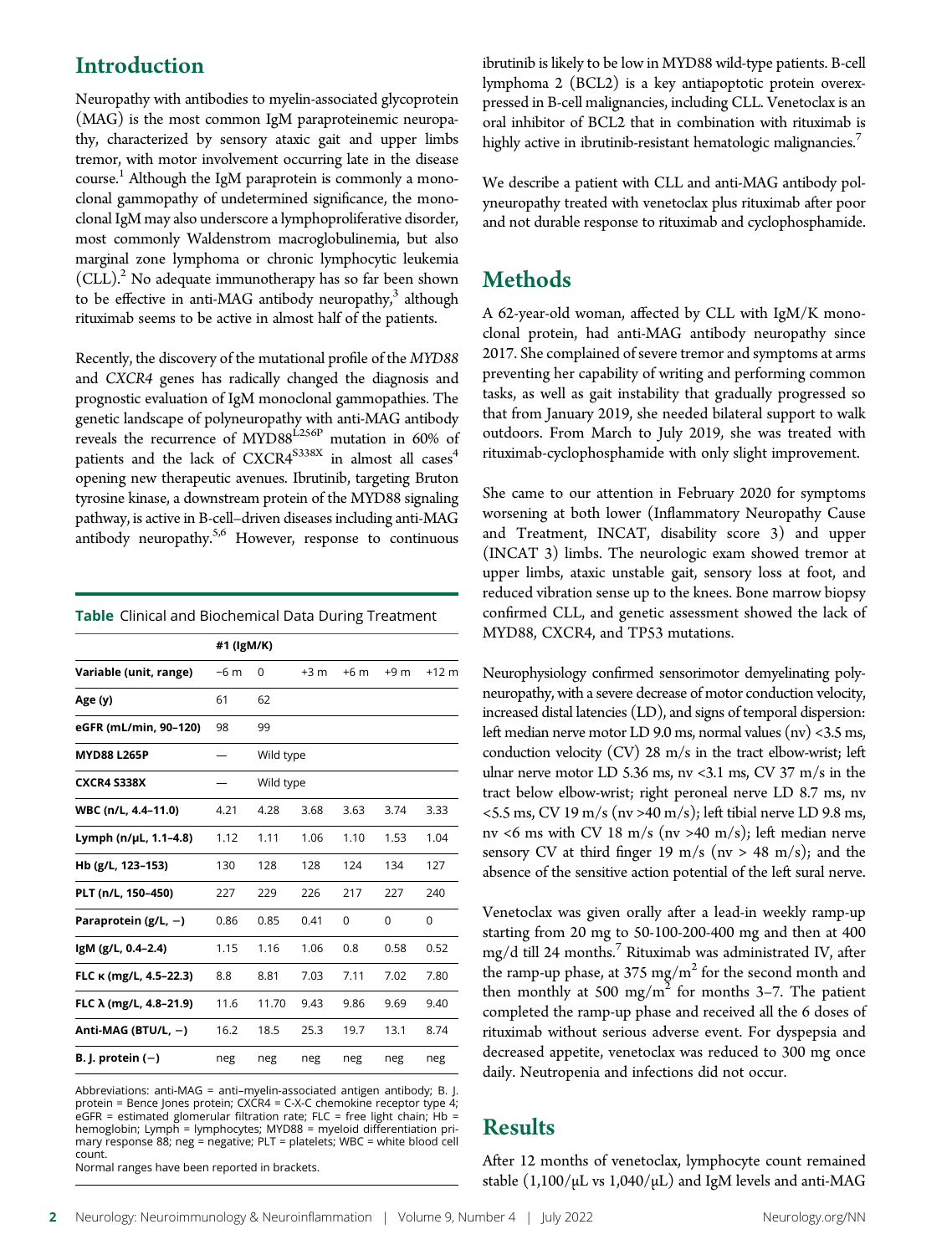antibody titer decreased from 1.16 to 0.52 g/L and 18,500 vs 8,764 BTU/mL, respectively. Remarkably, the 2 IgM/K monoclonal proteins (0.25 and 0.60 g/L before treatment) became undetectable from the sixth month (Table). The gait greatly improved, the patient now walks independently (INCAT lower limbs 1) and uses only unilateral support only to walk for long distances outdoors. Sensation of lower limbs and vibration sense also improved. She regained the capability of writing and knitting, tremor disappeared (INCAT upper limbs 1). Neurophysiology also dramatically improved at upper limbs (left median nerve motor LD 4.8 ms with CV 35 m/s in the tract elbow-wrist; left ulnar nerve motor LD 3.1 ms, CV 38 m/s under-elbow-wrist; and left median nerve sensory CV at the third finger [31 m/s, nv > 48 m/s]).

# **Discussion**

We report the first patient with anti-MAG polyneuropathy successfully treated with venetoclax in combination with rituximab, showing encouraging results. Venetoclax acts by binding the antiapoptotic protein BCL2, which is overexpressed in CLL cells, thus leading to their programmed cell death. The decrease of the CLL-associated IgM paraprotein, the IgM levels, and anti-MAG antibody titer is likely related to the decrease of CLL burden.

Although we report benefit in a single case, the developing drugs targeting different IgM mutational profiles will hopefully allow neurologists to borrow hematologic treatments for IgM paraproteinemic neuropathies. Controlled studies are warranted.

# Acknowledgment

AV and LT were supported by RCV—Ricerca per Credere nella Vita odv and AIRC—Associazione Italiana per la Ricerca sul Cancro project IG-25024. The authors would like to thank Roberta Bertorelle, Immunology and Molecular Oncology Unit, Veneto Institute of Oncology IOV-IRCSS, Padova, who performed the molecular analysis.

# Study Funding

The authors report no targeted funding.

# **Disclosure**

C. Briani is member of the European Reference Network for Neuromuscular Diseases. A. Visentin attended scientific boards of Abbvie. F. Castellani reports no disclosures. M. Cacciavillani reports no disclosures. L. Trentin attended scientific boards and received research founding by Abbvie. Go to [Neurology.org/NN](https://nn.neurology.org/content/9/4/e181/tab-article-info) for full disclosures.

# Publication History

Received by Neurology: Neuroimmunology & Neuroinflammation January 19, 2022. Accepted in final form March 24, 2022. Submitted and externally peer reviewed. The handling editor was Marinos C. Dalakas, MD, FAAN.

### Appendix Authors

| Name                                  | Location                                                                                              | <b>Contribution</b>                                                                                                                                                                                          |
|---------------------------------------|-------------------------------------------------------------------------------------------------------|--------------------------------------------------------------------------------------------------------------------------------------------------------------------------------------------------------------|
| Chiara Briani,<br>МD                  | Department of<br>Neuroscience, University of<br>Padova, Italy                                         | Drafting/revision of the<br>manuscript for content,<br>including medical writing for<br>content; major role in the<br>acquisition of data; study<br>concept or design; analysis or<br>interpretation of data |
| Andrea<br>Visentin, MD,<br>PhD        | Hematology and Clinical<br>Immunology Unit,<br>Department of Medicine,<br>University of Padova, Italy | Drafting/revision of the<br>manuscript for content,<br>including medical writing for<br>content; major role in the<br>acquisition of data; study<br>concept or design; analysis or<br>interpretation of data |
| <b>Francesca</b><br>Castellani,<br>ΜD | Department of<br>Neuroscience, University of<br>Padova, Italy                                         | Major role in the acquisition<br>of data                                                                                                                                                                     |
| Mario<br>Cacciavillani,<br>MD, PhD    | CEMES, Data Medica<br>Group, Padova, Italy                                                            | Major role in the acquisition<br>of data                                                                                                                                                                     |
| Livio Trentin,<br>MD                  | Hematology and Clinical<br>Immunology Unit,<br>Department of Medicine,<br>University of Padova, Italy | Analysis or interpretation of<br>data                                                                                                                                                                        |

### References

- Latov N, Sherman WH, Nemni R, et al. Plasma-cell dyscrasia and peripheral neuropathy with a monoclonal antibody to peripheral-nerve myelin. N Engl J Med. 1980; 303(11):618-621.
- 2. Briani C, Visentin A, Campagnolo M, et al. Peripheral nervous system involvement in lymphomas. J Peripher Nerv Syst. 2019;24(1):5-18.
- 3. Lunn MP, Nobile-Orazio E. Immunotherapy for IgM anti-myelin-associated glycoprotein paraprotein-associated peripheral neuropathies. Cochrane Database Syst Rev. 2016;10:CD002827.
- 4. Vos JM, Notermans NC, D'Sa S, et al. High prevalence of the MYD88 L265P mutation in IgM anti-MAG paraprotein-associated peripheral neuropathy. J Neurol Neurosurg Psychiatry. 2018;89(9):1007-1009.
- 5. Castellani F, Visentin A, Campagnolo M, et al. The Bruton tyrosine kinase inhibitor ibrutinib improves anti-MAG antibody polyneuropathy. Neurol Neuroimmunol Neuroinflamm. 2020;7(4):e720.
- 6. Buske C, Tedeschi A, Trotman J, et al. Ibrutinib plus rituximab versus placebo plus rituximab for waldenstrom's macroglobulinemia: final analysis from the randomized phase III iNNOVATE study. J Clin Oncol. 2022;40(1):52-62.
- 7. Ma S, Seymour JF, Brander DM, et al. Efficacy of venetoclax plus rituximab for relapsed CLL: 5-year follow-up of continuous or limited- duration therapy. Blood. 2021;138(10):836-846.